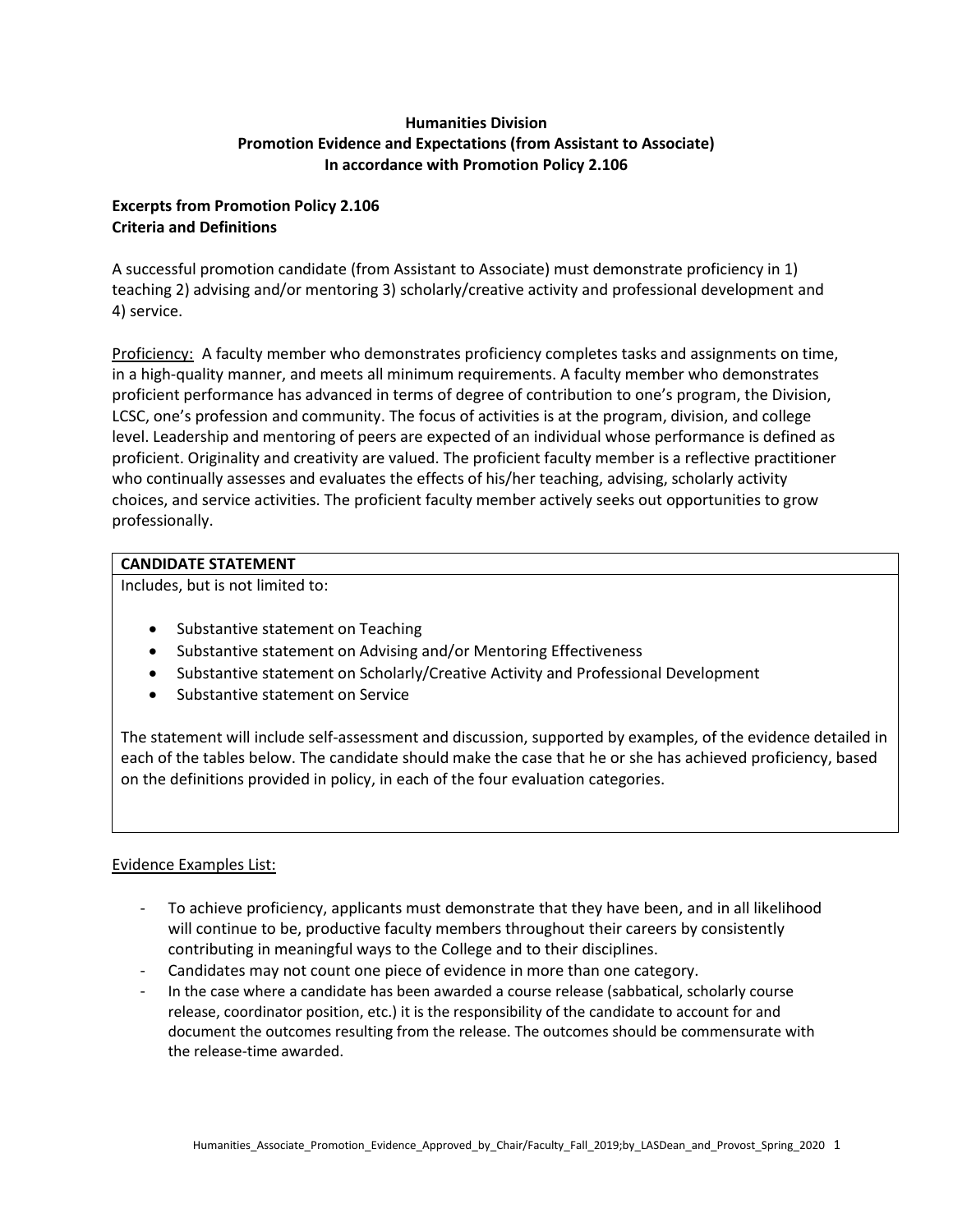- Faculty should work with their Chair and peers to identify a program of work (evidence) that is consistent with Division and College standards and, if carried out as delineated in policy, will ultimately lead to successful attainment of promotion to Associate Professor.

| <b>TEACHING</b>                                                                                        |
|--------------------------------------------------------------------------------------------------------|
| Candidate portfolios must include the following:                                                       |
| SCE's                                                                                                  |
| Peer observations [suggested 1 per year]                                                               |
| Self-Assessment of teaching effectiveness (in candidate statement)                                     |
| Chair observation [suggested]                                                                          |
| Syllabi for courses (not individual sections) taught during promotion period                           |
| Evidence of proficiency in Teaching demonstrates an active and consistent pattern of growth and        |
| contribution. It may include, but is not limited to, the following:                                    |
| Nominations or receipt of teaching awards                                                              |
| New course development                                                                                 |
| Development of new teaching materials; examples of innovative methods                                  |
| Development of new teaching modes (online, hybrid, competency-based, etc.)                             |
| Inclusion and assessment of high-impact practices (writing intensive, collaborative assignments, etc.) |
| https://www.aacu.org/leap/hips                                                                         |
|                                                                                                        |
| Participation in (teaching-related) CTL events                                                         |
|                                                                                                        |
|                                                                                                        |
| Presentation at CTL (teaching-related)                                                                 |
|                                                                                                        |
| Supervision of students' independent studies and/or senior research projects                           |
| Evidence of growth in teaching proficiency                                                             |
| Video of classroom lesson with reflection                                                              |
|                                                                                                        |
| Training in teaching methods                                                                           |
| Collaborations with other faculty (pedagogy, development of activities, etc.)                          |
|                                                                                                        |
| Evidence of student success in directly related subsequent courses                                     |
| Piloting of new activities and evaluating their efficacy                                               |
|                                                                                                        |
| Examples of successful student work                                                                    |
| Program planning and/or curriculum development                                                         |
|                                                                                                        |

#### **ADVISING and/or MENTORING**

*Candidate portfolios must include the following:*

Self-assessment of advising and/or mentoring (in candidate statement)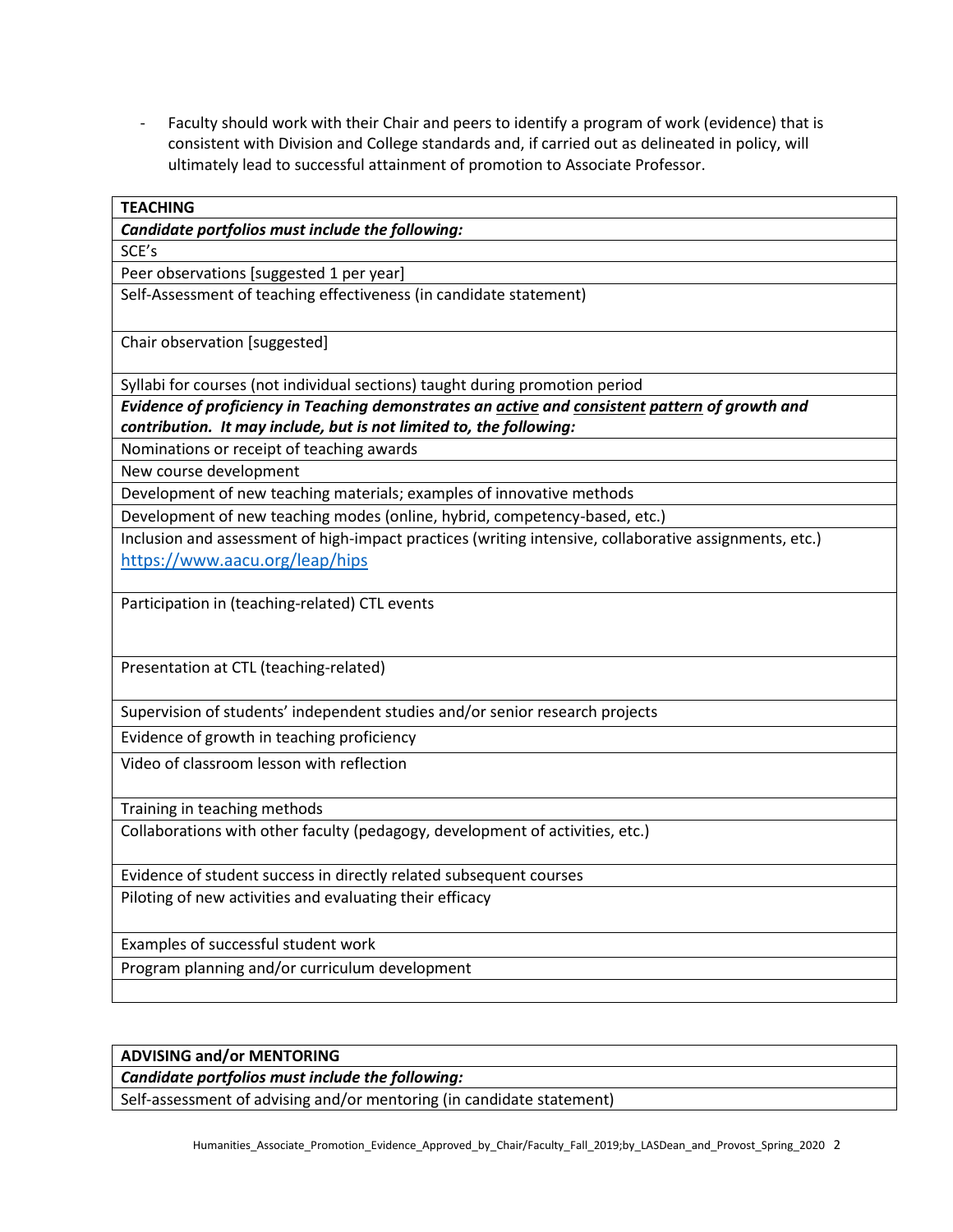List of number of advisees/mentees assigned each year (from Annual Job Description form)

*Evidence of proficiency demonstrates an active and consistent pattern of growth and contribution. They may include, but are not limited to, the following:*

Participation in college and division advising sessions (Warrior Orientation, STAR, LCSC Days at CDA, Welcome Fair, etc.)

Participation in workshops to enhance advising ability

Mentoring students in their senior seminar, proposal writing, and/or senior research activities (done out of load)

Mentoring students in their directed studies and/or other forms of individualized study (done out of load) Maintaining advising log

Offering formal sessions/workshops on graduate schools or careers

Supervision of internship/practicum and related activities (done out of load)

Organizing speakers/workshops for students

Taking students to conferences

Mentoring other faculty members

Advising LCSC student clubs

Assisting students with accessing professional and/or post-baccalaureate educational opportunities

Writing letters of recommendation for students and advisees

Dual credit partnership work with high school instructors

#### **SCHOLARSHIP**

*Candidate portfolios must include the following:*

Self-assessment of scholarly/creative activity and professional development (in candidate statement)

# *Evidence of proficiency demonstrates an active and consistent pattern of growth and contribution. They may include, but are not limited to, the following:*

*A) For all Humanities disciplines:*

Attend and present at a disciplinary/professional conference, workshop, training, seminar, etc.

Attend but not present at a disciplinary/professional conference, workshop, training, seminar, etc.

Publish a monograph

Publish an article in a peer-reviewed journal

Contribute a chapter to an academic book

Contribute a book review to professional journals

Serve on a regional or national disciplinary body

Organize local activities within one's discipline

Give an invited talk at another institution

Give a talk (related to one's disciplinary/professional expertise) locally

Submit and/or win a major grant (NEH etc.)

Submit and/or win a regional grant

Develop a new class from outside your area of discipline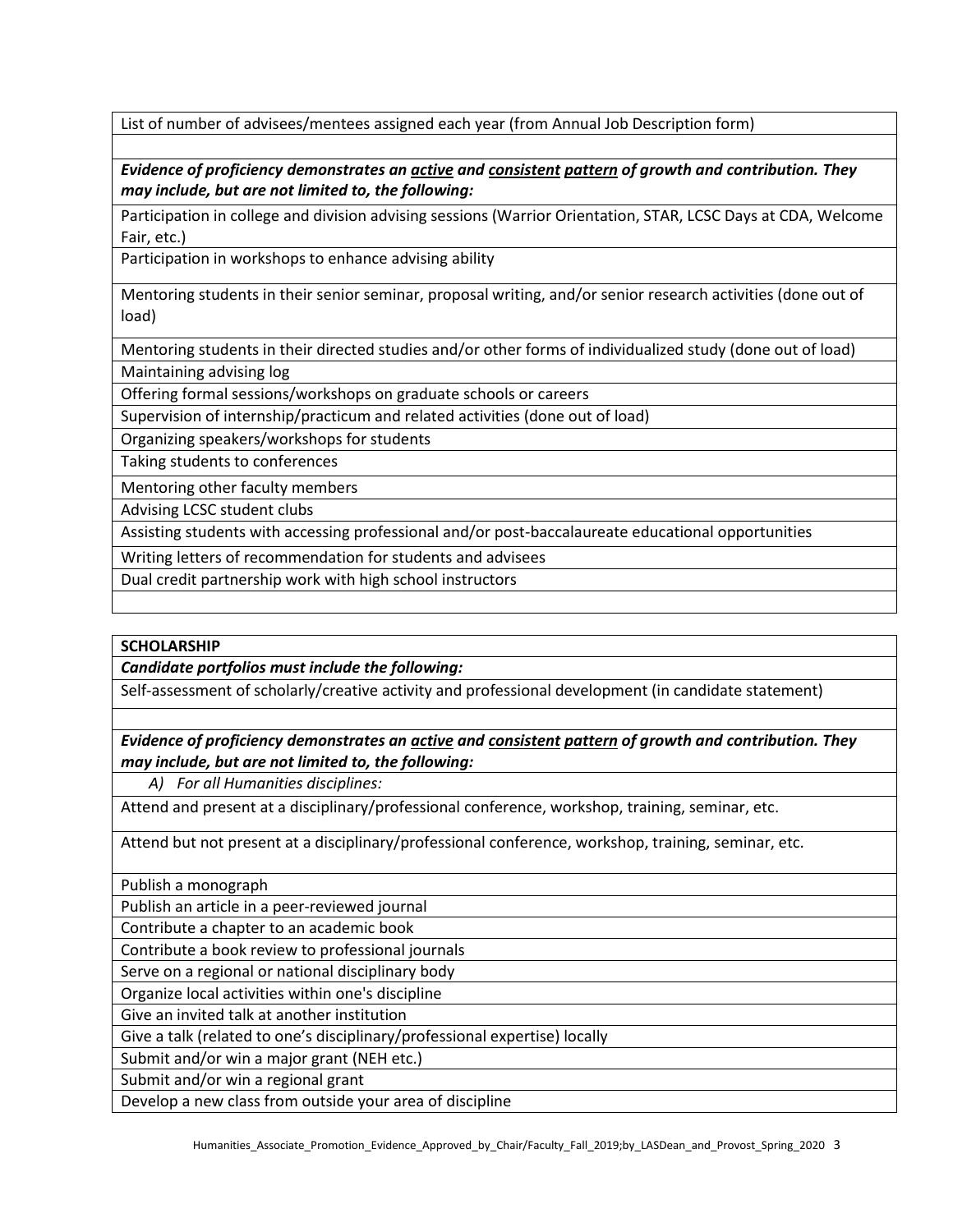Serve as editor of print or electronic venue for scholarly publications and/or debate (journal, electronic forum, etc.)

Demonstrate scholarly activity that has not yet resulted in publications or presentations

Develop open educational resource materials for a course (OER)

Edit a collection of essays for publication

*B) For Creative Writing:*

Publish a book – novel, poetry, creative non-fiction

Publish a poem or short story at the national level

Publish a poem or short story regionally

Be invited to give readings of your work

Be chosen as a regional or state laureate or as a writer in residence at a conference/workshop

*C) For Communication Arts:*

Complete and have a film accepted for showing at a festival

Complete a film and have a local showing

Curate a show at a museum, festival, or other venue

Show progress towards completion of a film or media project

*D) For Fine Arts:*

Have a major show of one's work

Have pieces accepted at a juried show

Exhibit works locally

Curate a show at a museum, festival, or other venue

Show progress towards completion of works/projects

*E) For Performing Arts:*

Write and direct/conduct the performance an original play

Produce/direct a play/work at the national or regional level

Produce/Direct plays and performances locally

Compose a piece of music that is accepted for publication

Perform/direct locally, regionally, or nationally

Write a play and have it accepted for publication and/or performance regionally or nationally

Show progress towards completion of works

*F) For Languages and Linguistics:*

Publish a textbook

Contribute as a named co-author to a textbook

Produce a significant set of curriculum for a class

Be recognized as an acknowledged contributor to a textbook

Show progress towards completion of a textbook project

**SERVICE**

*Candidate portfolios must include the following:*